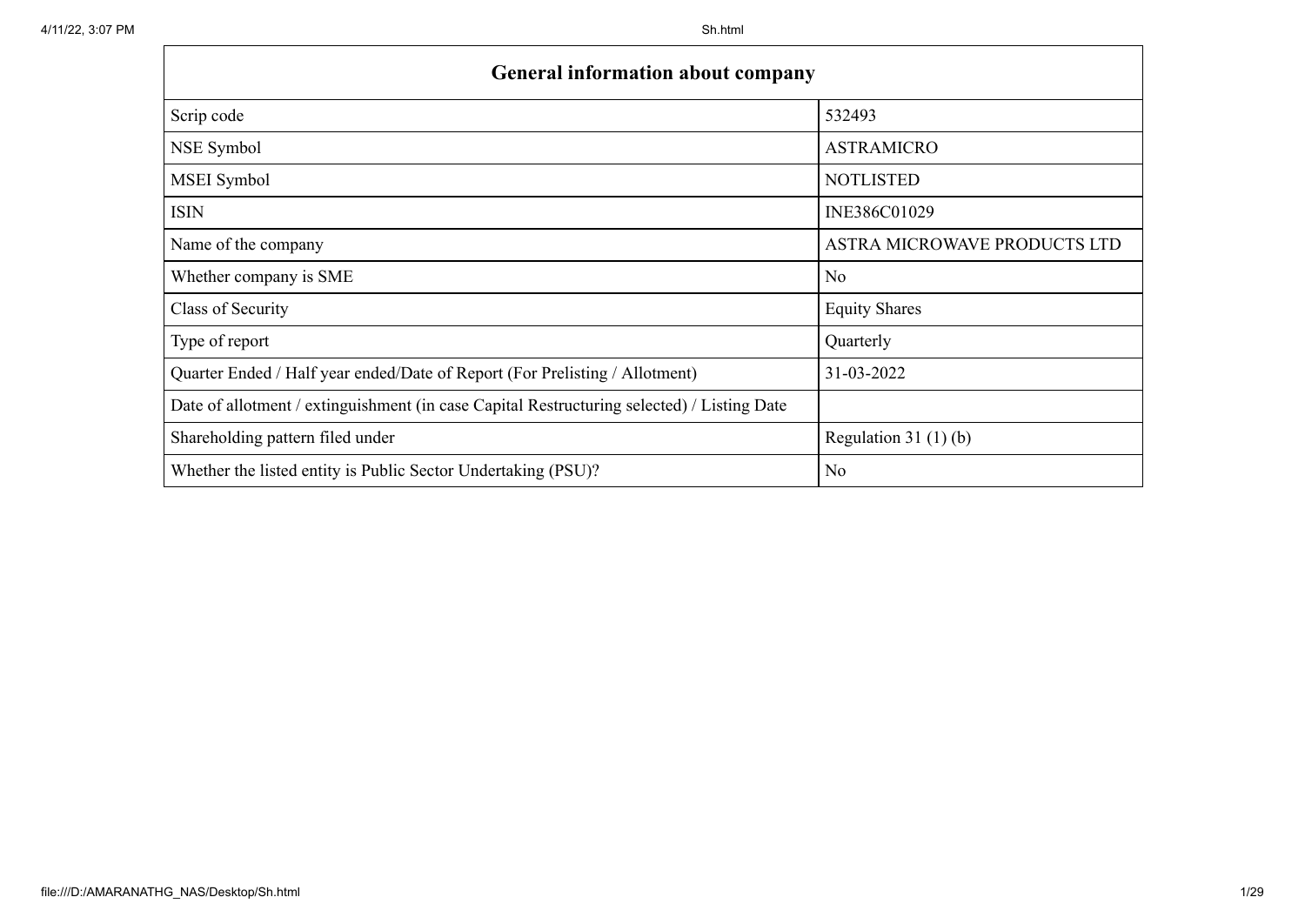|                | <b>Declaration</b>                                                                        |                |                                |                       |                             |  |  |  |  |  |  |  |  |
|----------------|-------------------------------------------------------------------------------------------|----------------|--------------------------------|-----------------------|-----------------------------|--|--|--|--|--|--|--|--|
| Sr.<br>No.     | Particular                                                                                | Yes/No         | Promoter and<br>Promoter Group | Public<br>shareholder | Non Promoter-<br>Non Public |  |  |  |  |  |  |  |  |
| $\mathbf{1}$   | Whether the Listed Entity has issued any partly paid up shares?                           | N <sub>o</sub> | N <sub>o</sub>                 | No                    | No                          |  |  |  |  |  |  |  |  |
| $\overline{2}$ | Whether the Listed Entity has issued any Convertible Securities<br>9                      | N <sub>o</sub> | No                             | N <sub>0</sub>        | N <sub>0</sub>              |  |  |  |  |  |  |  |  |
| $\overline{3}$ | Whether the Listed Entity has issued any Warrants?                                        | N <sub>o</sub> | No                             | N <sub>o</sub>        | No                          |  |  |  |  |  |  |  |  |
| $\overline{4}$ | Whether the Listed Entity has any shares against which<br>depository receipts are issued? | N <sub>o</sub> | N <sub>o</sub>                 | No                    | No                          |  |  |  |  |  |  |  |  |
| 5              | Whether the Listed Entity has any shares in locked-in?                                    | N <sub>o</sub> | N <sub>o</sub>                 | No                    | N <sub>o</sub>              |  |  |  |  |  |  |  |  |
| 6              | Whether any shares held by promoters are pledge or otherwise<br>encumbered?               | N <sub>o</sub> | N <sub>o</sub>                 |                       |                             |  |  |  |  |  |  |  |  |
| $\overline{7}$ | Whether company has equity shares with differential voting<br>rights?                     | No             | No                             | No                    | N <sub>o</sub>              |  |  |  |  |  |  |  |  |
| 8              | Whether the listed entity has any significant beneficial owner?                           | N <sub>o</sub> |                                |                       |                             |  |  |  |  |  |  |  |  |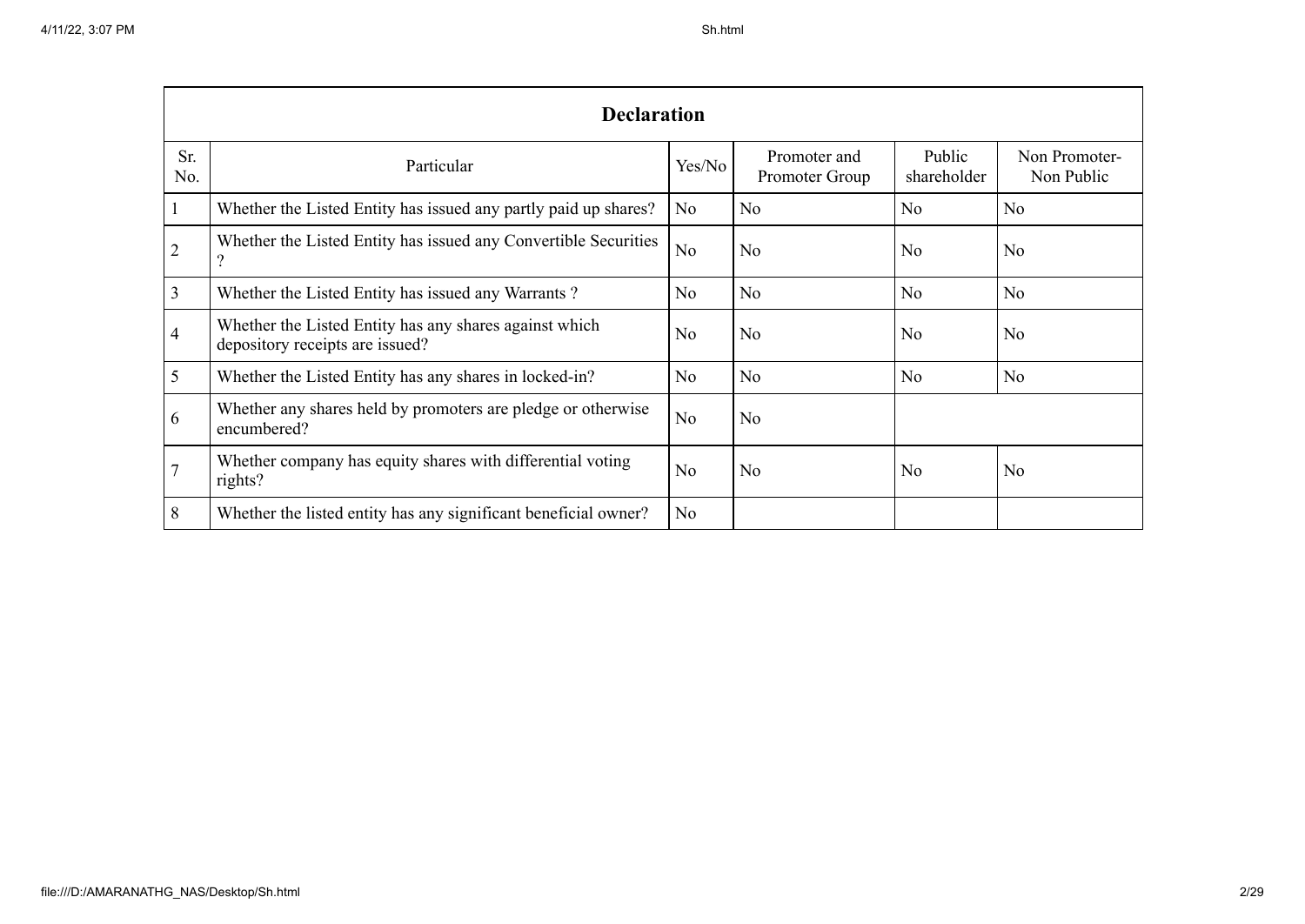$\blacksquare$ 

|                 | <b>Table I - Summary Statement holding of specified securities</b> |              |                              |                       |                                                                  |                                                                    |                                                                                                                      |                                                                  |               |          |                                   |  |  |  |
|-----------------|--------------------------------------------------------------------|--------------|------------------------------|-----------------------|------------------------------------------------------------------|--------------------------------------------------------------------|----------------------------------------------------------------------------------------------------------------------|------------------------------------------------------------------|---------------|----------|-----------------------------------|--|--|--|
|                 | Category                                                           | Nos. Of      | No. of                       | No. Of<br>Partly      | No. Of<br>shares<br>underlying<br>Depository<br>Receipts<br>(VI) | Total nos.<br>shares<br>held (VII)<br>$= (IV) +$<br>$(V)$ + $(VI)$ | Shareholding as a<br>% of total no. of<br>shares (calculated<br>as per SCRR,<br>1957) (VIII) As a<br>% of $(A+B+C2)$ | Number of Voting Rights held in each<br>class of securities (IX) |               |          |                                   |  |  |  |
| Category<br>(1) | of<br>shareholder                                                  | shareholders | fully paid<br>up equity      | paid-up<br>equity     |                                                                  |                                                                    |                                                                                                                      | No of Voting (XIV) Rights                                        |               |          | Total as a<br>$%$ of<br>$(A+B+C)$ |  |  |  |
|                 | (II)                                                               | (III)        | shares<br>$\text{held (IV)}$ | shares<br>held<br>(V) |                                                                  |                                                                    |                                                                                                                      | Class eg:<br>X                                                   | Class<br>eg:y | Total    |                                   |  |  |  |
| (A)             | Promoter<br>$\&$<br>Promoter<br>Group                              | 5            | 7541187                      |                       |                                                                  | 7541187                                                            | 8.71                                                                                                                 | 7541187                                                          |               | 7541187  | 8.71                              |  |  |  |
| (B)             | Public                                                             | 40188        | 79070488                     |                       |                                                                  | 79070488                                                           | 91.29                                                                                                                | 79070488                                                         |               | 79070488 | 91.29                             |  |  |  |
| (C)             | Non<br>Promoter-<br>Non Public                                     |              |                              |                       |                                                                  |                                                                    |                                                                                                                      |                                                                  |               |          |                                   |  |  |  |
| (C1)            | Shares<br>underlying<br><b>DRs</b>                                 |              |                              |                       |                                                                  |                                                                    |                                                                                                                      |                                                                  |               |          |                                   |  |  |  |
| (C2)            | Shares held<br>by<br>Employee<br><b>Trusts</b>                     |              |                              |                       |                                                                  |                                                                    |                                                                                                                      |                                                                  |               |          |                                   |  |  |  |
|                 | Total                                                              | 40193        | 86611675                     |                       |                                                                  | 86611675                                                           | 100                                                                                                                  | 86611675                                                         |               | 86611675 | 100                               |  |  |  |

٦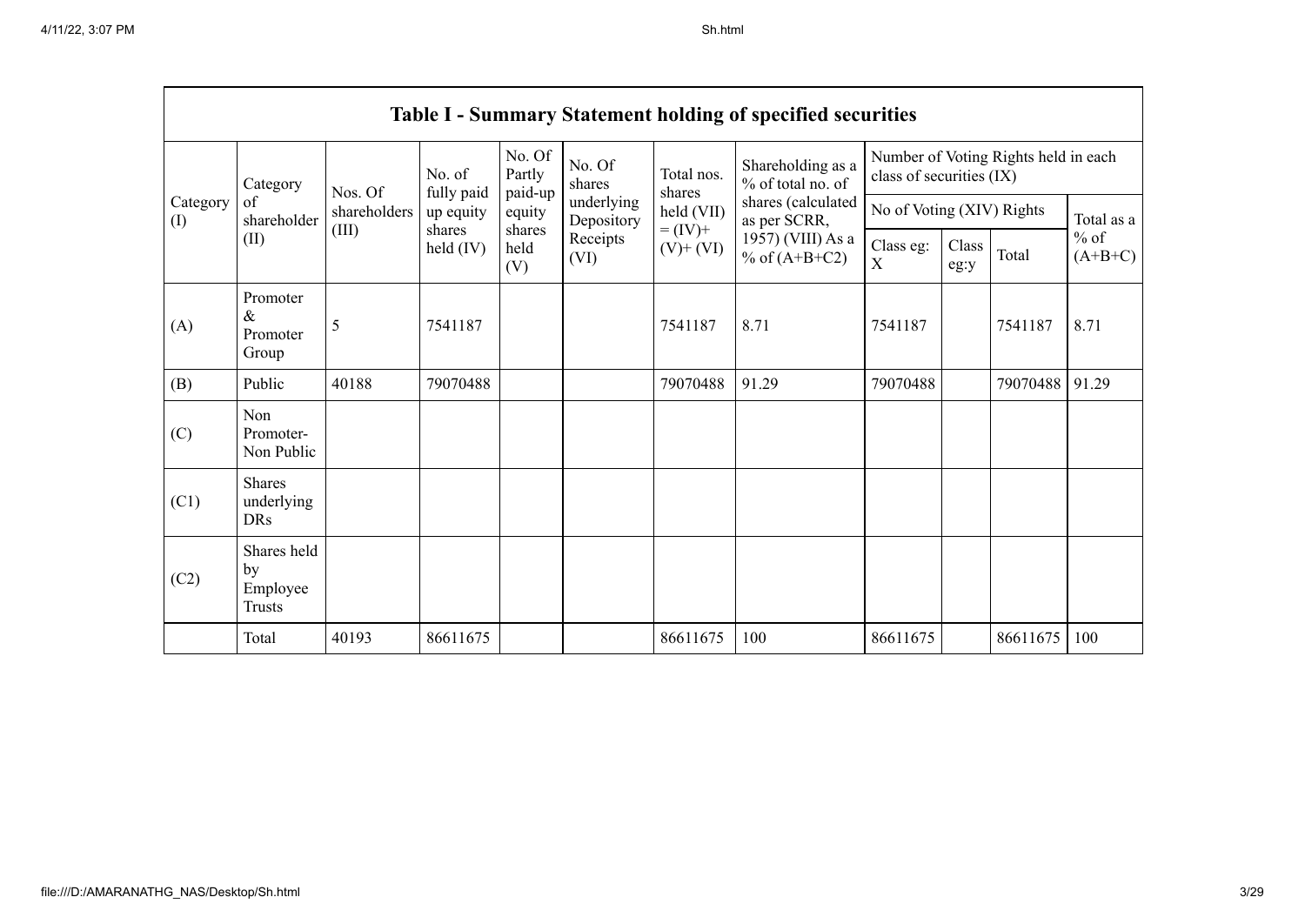$\blacksquare$ 

|                 | <b>Table I - Summary Statement holding of specified securities</b> |                                                      |                                                                      |                                                                                                               |                                                                                            |                                        |                                                  |                                                                               |                                                         |                                       |  |  |  |
|-----------------|--------------------------------------------------------------------|------------------------------------------------------|----------------------------------------------------------------------|---------------------------------------------------------------------------------------------------------------|--------------------------------------------------------------------------------------------|----------------------------------------|--------------------------------------------------|-------------------------------------------------------------------------------|---------------------------------------------------------|---------------------------------------|--|--|--|
| Category<br>(I) | Category<br>of<br>shareholder<br>(II)                              | No. Of<br><b>Shares</b><br>Underlying<br>Outstanding | No. of<br>Shares<br>Underlying<br>Outstanding<br>Warrants<br>$(X_i)$ | No. Of Shares<br>Underlying<br>Outstanding<br>convertible<br>securities and<br>No. Of<br>Warrants (Xi)<br>(a) | Shareholding, as a %<br>assuming full<br>conversion of<br>convertible securities (         | Number of<br>Locked in<br>shares (XII) |                                                  | Number of<br><b>Shares</b><br>pledged or<br>otherwise<br>encumbered<br>(XIII) |                                                         | Number of<br>equity shares<br>held in |  |  |  |
|                 |                                                                    | convertible<br>securities<br>(X)                     |                                                                      |                                                                                                               | as a percentage of<br>diluted share capital)<br>$(XI) = (VII)+(X) As a %$<br>of $(A+B+C2)$ | No.<br>(a)                             | As a<br>$%$ of<br>total<br>Shares<br>held<br>(b) | No.<br>(a)                                                                    | As a<br>$%$ of<br>total<br><b>Shares</b><br>held<br>(b) | dematerialized<br>form $(XIV)$        |  |  |  |
| (A)             | Promoter<br>$\&$<br>Promoter<br>Group                              |                                                      |                                                                      |                                                                                                               | 8.71                                                                                       |                                        |                                                  |                                                                               |                                                         | 7541187                               |  |  |  |
| (B)             | Public                                                             |                                                      |                                                                      |                                                                                                               | 91.29                                                                                      |                                        |                                                  |                                                                               |                                                         | 78588153                              |  |  |  |
| (C)             | Non<br>Promoter-<br>Non Public                                     |                                                      |                                                                      |                                                                                                               |                                                                                            |                                        |                                                  |                                                                               |                                                         |                                       |  |  |  |
| (C1)            | Shares<br>underlying<br><b>DRs</b>                                 |                                                      |                                                                      |                                                                                                               |                                                                                            |                                        |                                                  |                                                                               |                                                         |                                       |  |  |  |
| (C2)            | Shares held<br>by<br>Employee<br><b>Trusts</b>                     |                                                      |                                                                      |                                                                                                               |                                                                                            |                                        |                                                  |                                                                               |                                                         |                                       |  |  |  |
|                 | Total                                                              |                                                      |                                                                      |                                                                                                               | 100                                                                                        |                                        |                                                  |                                                                               |                                                         | 86129340                              |  |  |  |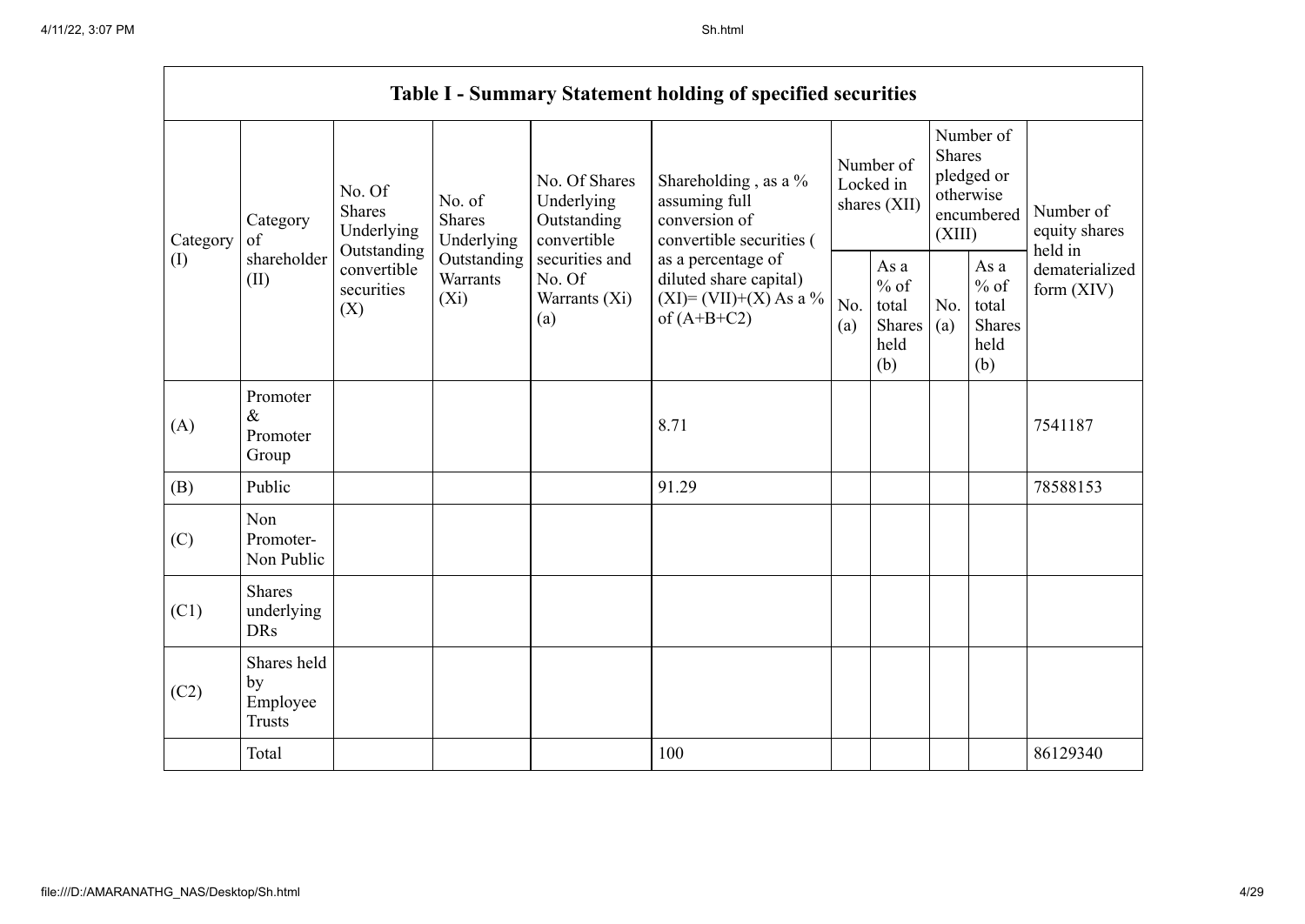|                                                                                                | Table II - Statement showing shareholding pattern of the Promoter and Promoter Group |                                                                                      |                                   |                                                          |                                    |                                                                         |                                                                                                                                  |                                                                  |               |         |                                 |  |  |  |
|------------------------------------------------------------------------------------------------|--------------------------------------------------------------------------------------|--------------------------------------------------------------------------------------|-----------------------------------|----------------------------------------------------------|------------------------------------|-------------------------------------------------------------------------|----------------------------------------------------------------------------------------------------------------------------------|------------------------------------------------------------------|---------------|---------|---------------------------------|--|--|--|
|                                                                                                |                                                                                      |                                                                                      |                                   | No.<br><b>Of</b>                                         | No. Of                             | Total nos.<br>shares<br>held<br>$(VII) =$<br>$(IV)$ +<br>$(V)$ + $(VI)$ | Shareholding<br>as a % of<br>total no. of<br>shares<br>(calculated<br>as per<br>SCRR,<br>1957) (VIII)<br>As a % of<br>$(A+B+C2)$ | Number of Voting Rights held in each<br>class of securities (IX) |               |         |                                 |  |  |  |
| Sr.                                                                                            | Category &<br>Name of the                                                            | Nos. Of<br>shareholders                                                              | No. of<br>fully paid<br>up equity | Partly<br>paid-<br>up<br>equity<br>shares<br>held<br>(V) | shares<br>underlying<br>Depository |                                                                         |                                                                                                                                  | No of Voting (XIV) Rights                                        |               |         | Total<br>as a %                 |  |  |  |
|                                                                                                | Shareholders (I)                                                                     | (III)                                                                                | shares<br>held $(IV)$             |                                                          | Receipts<br>(VI)                   |                                                                         |                                                                                                                                  | Class eg:<br>$\mathbf X$                                         | Class<br>eg:y | Total   | of<br>Total<br>Voting<br>rights |  |  |  |
| $\mathbf{A}$                                                                                   |                                                                                      | Table II - Statement showing shareholding pattern of the Promoter and Promoter Group |                                   |                                                          |                                    |                                                                         |                                                                                                                                  |                                                                  |               |         |                                 |  |  |  |
| (1)                                                                                            | Indian                                                                               |                                                                                      |                                   |                                                          |                                    |                                                                         |                                                                                                                                  |                                                                  |               |         |                                 |  |  |  |
| (a)                                                                                            | Individuals/Hindu<br>undivided Family                                                | 5                                                                                    | 7541187                           |                                                          |                                    | 7541187                                                                 | 8.71                                                                                                                             | 7541187                                                          |               | 7541187 | 8.71                            |  |  |  |
| Sub-Total<br>(A)(1)                                                                            |                                                                                      | 5                                                                                    | 7541187                           |                                                          |                                    | 7541187                                                                 | 8.71                                                                                                                             | 7541187                                                          |               | 7541187 | 8.71                            |  |  |  |
| (2)                                                                                            | Foreign                                                                              |                                                                                      |                                   |                                                          |                                    |                                                                         |                                                                                                                                  |                                                                  |               |         |                                 |  |  |  |
| Total<br>Shareholding<br>of Promoter<br>and<br>Promoter<br>Group $(A)=$<br>$(A)(1)+(A)$<br>(2) |                                                                                      | 5                                                                                    | 7541187                           |                                                          |                                    | 7541187                                                                 | 8.71                                                                                                                             | 7541187                                                          |               | 7541187 | 8.71                            |  |  |  |
| $\, {\bf B}$                                                                                   | Table III - Statement showing shareholding pattern of the Public shareholder         |                                                                                      |                                   |                                                          |                                    |                                                                         |                                                                                                                                  |                                                                  |               |         |                                 |  |  |  |
| (1)                                                                                            | Institutions                                                                         |                                                                                      |                                   |                                                          |                                    |                                                                         |                                                                                                                                  |                                                                  |               |         |                                 |  |  |  |
| (a)                                                                                            | <b>Mutual Funds</b>                                                                  | $\mathbf{1}$                                                                         | 253165                            |                                                          |                                    | 253165                                                                  | 0.29                                                                                                                             | 253165                                                           |               | 253165  | 0.29                            |  |  |  |
| (e)                                                                                            | Foreign Portfolio<br>Investors                                                       | 25                                                                                   | 1576443                           |                                                          |                                    | 1576443                                                                 | 1.82                                                                                                                             | 1576443                                                          |               | 1576443 | 1.82                            |  |  |  |
| Sub-Total                                                                                      |                                                                                      | 26                                                                                   | 1829608                           |                                                          |                                    | 1829608                                                                 | 2.11                                                                                                                             | 1829608                                                          |               | 1829608 | 2.11                            |  |  |  |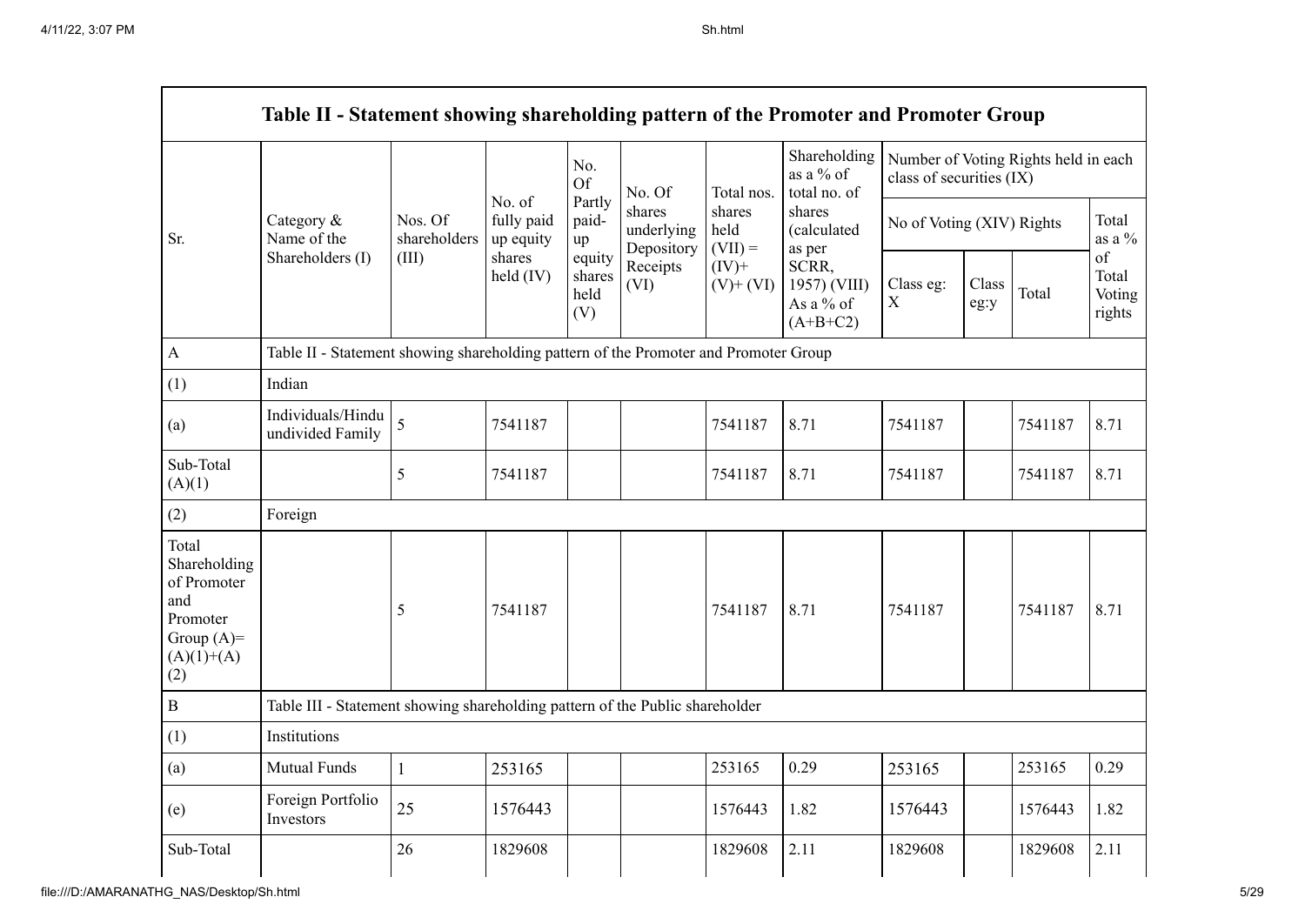| (B)(1)                                                                      |                                                                                                                     |       |          |  |          |       |          |          |       |
|-----------------------------------------------------------------------------|---------------------------------------------------------------------------------------------------------------------|-------|----------|--|----------|-------|----------|----------|-------|
| (3)                                                                         | Non-institutions                                                                                                    |       |          |  |          |       |          |          |       |
| (a(i))                                                                      | Individuals -<br>i.Individual<br>shareholders<br>holding nominal<br>share capital up<br>to Rs. 2 lakhs.             | 37964 | 20791105 |  | 20791105 | 24    | 20791105 | 20791105 | 24    |
| (a(ii))                                                                     | Individuals - ii.<br>Individual<br>shareholders<br>holding nominal<br>share capital in<br>excess of Rs. 2<br>lakhs. | 42    | 11168245 |  | 11168245 | 12.89 | 11168245 | 11168245 | 12.89 |
| (e)                                                                         | Any Other<br>(specify)                                                                                              | 2156  | 45281530 |  | 45281530 | 52.28 | 45281530 | 45281530 | 52.28 |
| Sub-Total<br>(B)(3)                                                         |                                                                                                                     | 40162 | 77240880 |  | 77240880 | 89.18 | 77240880 | 77240880 | 89.18 |
| <b>Total Public</b><br>Shareholding<br>$(B)=(B)(1)+$<br>$(B)(2)+(B)$<br>(3) |                                                                                                                     | 40188 | 79070488 |  | 79070488 | 91.29 | 79070488 | 79070488 | 91.29 |
| $\mathbf C$                                                                 | Table IV - Statement showing shareholding pattern of the Non Promoter- Non Public shareholder                       |       |          |  |          |       |          |          |       |
| Total (<br>$A+B+C2$ )                                                       |                                                                                                                     | 40193 | 86611675 |  | 86611675 | 100   | 86611675 | 86611675 | 100   |
| Total<br>$(A+B+C)$                                                          |                                                                                                                     | 40193 | 86611675 |  | 86611675 | 100   | 86611675 | 86611675 | 100   |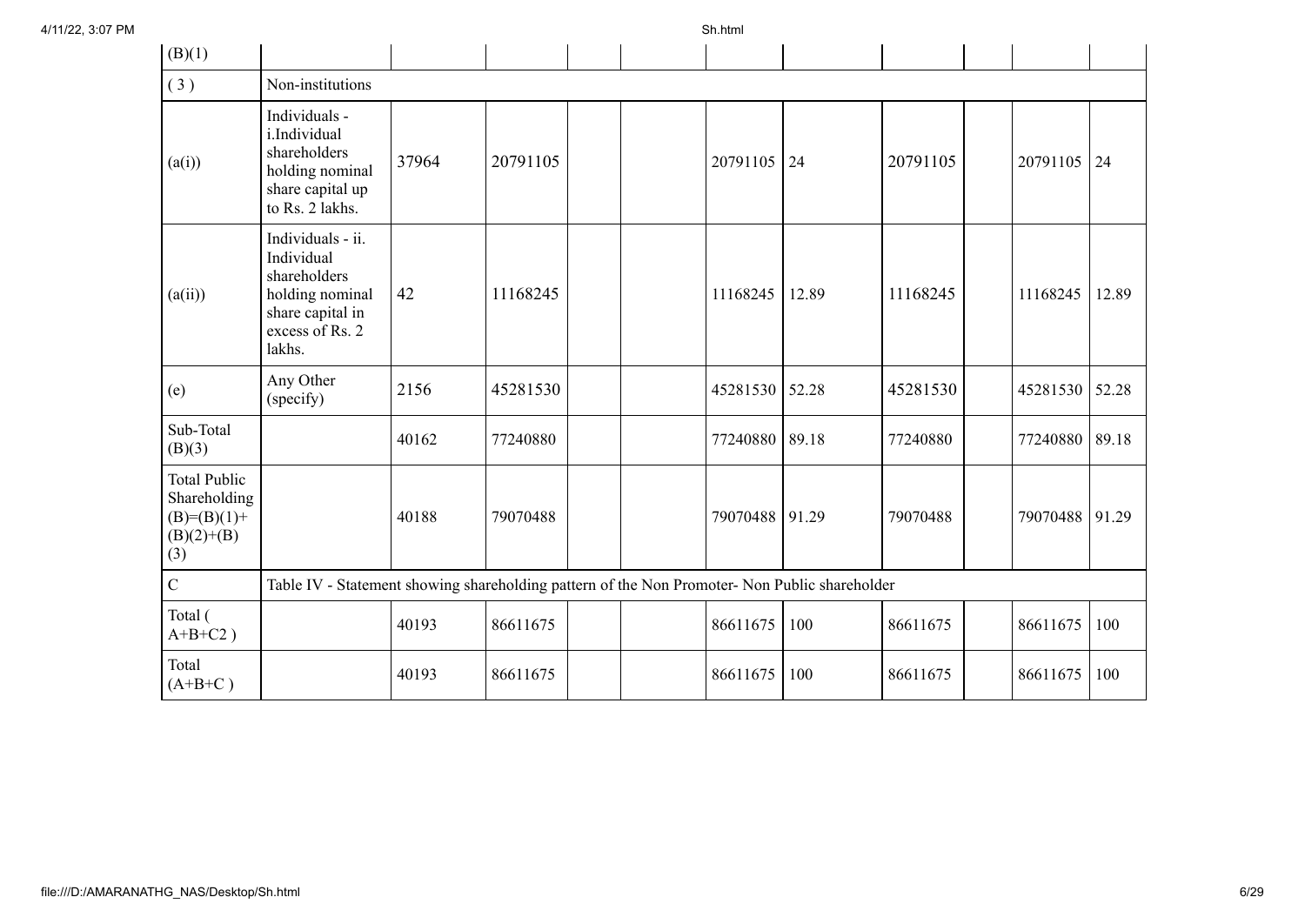|                                                                                         |                                                                                          |                                                                                                                                    |                                   | Table II - Statement showing shareholding pattern of the Promoter and Promoter Group |                                        |                                                  |                                                                               |                                                  |                                       |  |  |  |
|-----------------------------------------------------------------------------------------|------------------------------------------------------------------------------------------|------------------------------------------------------------------------------------------------------------------------------------|-----------------------------------|--------------------------------------------------------------------------------------|----------------------------------------|--------------------------------------------------|-------------------------------------------------------------------------------|--------------------------------------------------|---------------------------------------|--|--|--|
| Sr.                                                                                     | No. Of<br><b>Shares</b><br>Underlying<br>Outstanding<br>convertible<br>securities<br>(X) | No. of<br>Underlying<br><b>Shares</b><br>Outstanding<br>Underlying<br>convertible<br>Outstanding<br>Warrants<br>$(X_i)$<br>(Xi)(a) | No. Of Shares                     | Shareholding, as a %<br>assuming full conversion of<br>convertible securities (as a  | Number of<br>Locked in<br>shares (XII) |                                                  | Number of<br><b>Shares</b><br>pledged or<br>otherwise<br>encumbered<br>(XIII) |                                                  | Number of<br>equity shares<br>held in |  |  |  |
|                                                                                         |                                                                                          |                                                                                                                                    | securities and<br>No. Of Warrants | percentage of diluted share<br>capital) $(XI) = (VII)+(X) As$<br>a % of $(A+B+C2)$   |                                        | As a<br>$%$ of<br>total<br>Shares<br>held<br>(b) | No.<br>(a)                                                                    | As a<br>$%$ of<br>total<br>Shares<br>held<br>(b) | dematerialized<br>form $(XIV)$        |  |  |  |
| $\mathbf{A}$                                                                            |                                                                                          | Table II - Statement showing shareholding pattern of the Promoter and Promoter Group                                               |                                   |                                                                                      |                                        |                                                  |                                                                               |                                                  |                                       |  |  |  |
| (1)                                                                                     | Indian                                                                                   |                                                                                                                                    |                                   |                                                                                      |                                        |                                                  |                                                                               |                                                  |                                       |  |  |  |
| (a)                                                                                     |                                                                                          |                                                                                                                                    |                                   | 8.71                                                                                 |                                        |                                                  |                                                                               |                                                  | 7541187                               |  |  |  |
| Sub-Total (A)<br>(1)                                                                    |                                                                                          |                                                                                                                                    |                                   | 8.71                                                                                 |                                        |                                                  |                                                                               |                                                  | 7541187                               |  |  |  |
| (2)                                                                                     | Foreign                                                                                  |                                                                                                                                    |                                   |                                                                                      |                                        |                                                  |                                                                               |                                                  |                                       |  |  |  |
| Total<br>Shareholding<br>of Promoter<br>and Promoter<br>Group $(A)=$<br>$(A)(1)+(A)(2)$ |                                                                                          |                                                                                                                                    |                                   | 8.71                                                                                 |                                        |                                                  |                                                                               |                                                  | 7541187                               |  |  |  |
| $\boldsymbol{B}$                                                                        |                                                                                          |                                                                                                                                    |                                   | Table III - Statement showing shareholding pattern of the Public shareholder         |                                        |                                                  |                                                                               |                                                  |                                       |  |  |  |
| (1)                                                                                     | Institutions                                                                             |                                                                                                                                    |                                   |                                                                                      |                                        |                                                  |                                                                               |                                                  |                                       |  |  |  |
| (a)                                                                                     |                                                                                          |                                                                                                                                    |                                   | 0.29                                                                                 |                                        |                                                  |                                                                               |                                                  | 253165                                |  |  |  |
| (e)                                                                                     |                                                                                          |                                                                                                                                    |                                   | 1.82                                                                                 |                                        |                                                  |                                                                               |                                                  | 1576443                               |  |  |  |
| Sub-Total $(B)$                                                                         |                                                                                          |                                                                                                                                    |                                   | 2.11                                                                                 |                                        |                                                  |                                                                               |                                                  | 1829608                               |  |  |  |